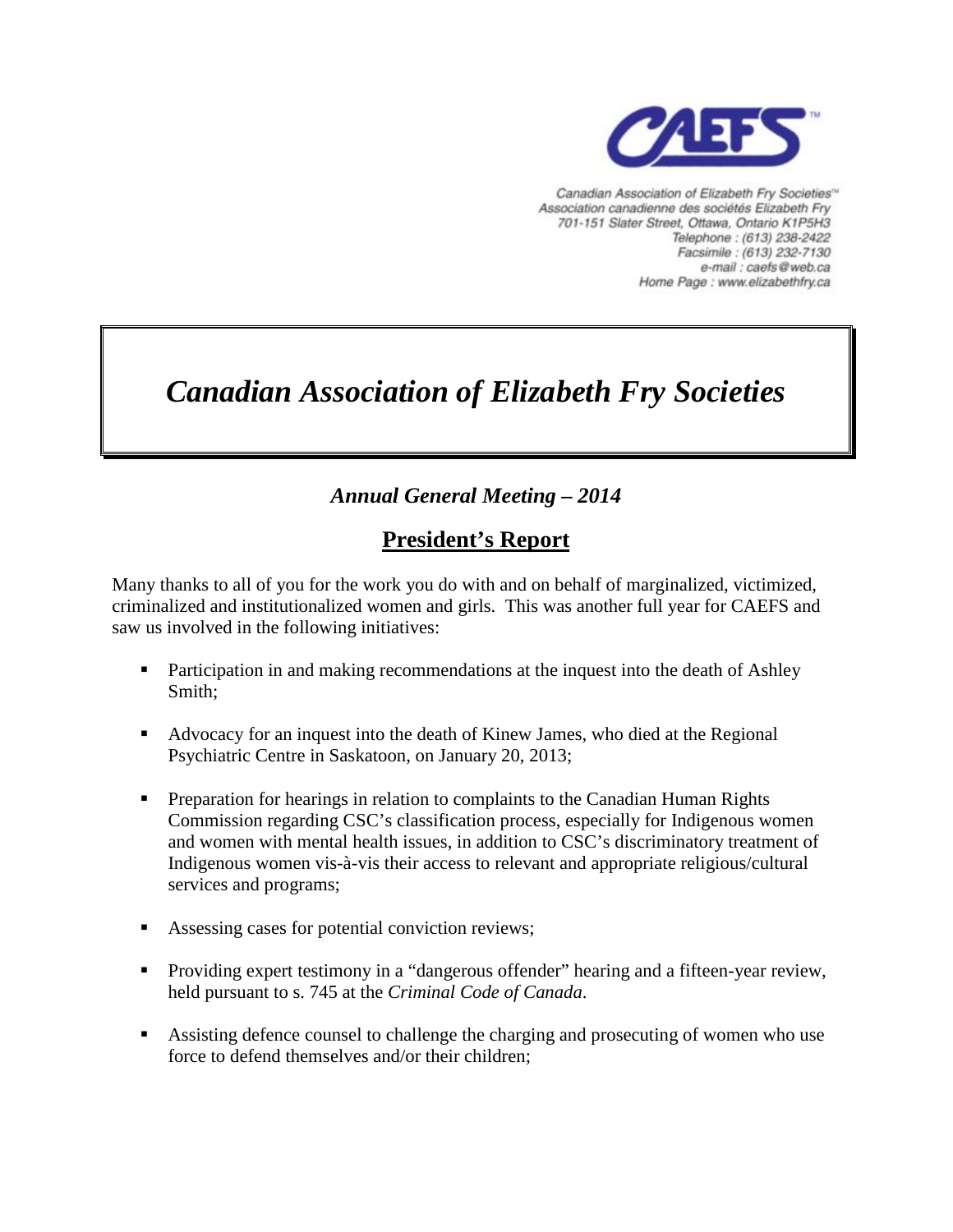- Intervening in the Bedford case at the Supreme Court of Canada, in support of women's substantive equality and the decriminalization of women who are prostituted;
- **Presenting evidence to counter the regressive law and order agenda outlined in successive** new legislative reforms tabled in Parliament;
- Updating CAEFS' articles of incorporation, in accordance with changes to federal legislation regarding charities and not-for-profit corporations.

On behalf of the entire network, we express sincere gratitude to all of the members of the Board of Directors and our membership for your continued dedication to the women and girls with and on behalf of whom we work.

Cathie Penny

President Canadian Association of Elizabeth Fry Societies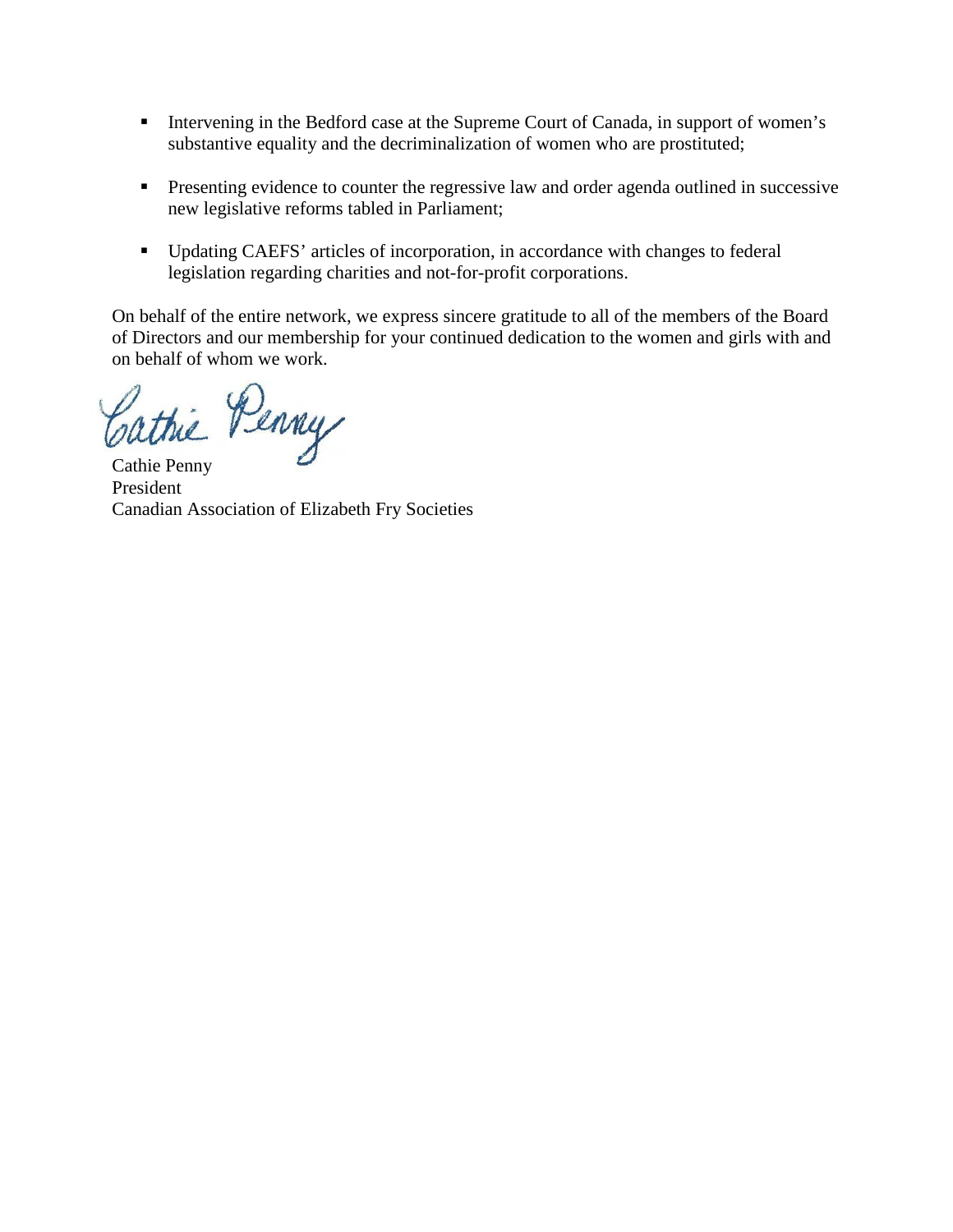

Canadian Association of Elizabeth Fry Societies<sup>16</sup> Association canadienne des sociétés Elizabeth Fry 701-151 Slater Street, Ottawa, Ontario K1P5H3 Telephone: (613) 238-2422 Facsimile: (613) 232-7130 e-mail : caefs@web.ca Home Page : www.elizabethfry.ca

# *Treasurer's Report*

## *Fiscal Year: April 1, 2013 – March 31, 2014*

It is with pleasure that I am able to report to our membership that Canadian Association of Elizabeth Fry Societies (CAEFS) remains fiscally stable and the membership continues to be well managed by our national office.

Fiscal constraints have not diminished our efforts on behalf of the victimized, marginalized, criminalized and institutionalized women with and on behalf of whom we exist. In addition to our sustaining funding grant from Public Safety and some additional donations to our education funds, this year, our Executive Director has continued to offset some of these expenses by donating to CAEFS the resources she raises via her speaking engagements, awards and her teaching at the University of Ottawa and Dalhousie University, Faculties of Law.

A detailed accounting of our expenditures is available in our audited financial statements. All financial commitments have been met and CAEFS has operated in accordance with the direction of the Board and membership throughout the past year. On behalf of the Board of Directors, I thank all of the membership for your continued efforts to maintain CAEFS' fiscal stability.

De gens

Diane Bergeron Treasurer Canadian Association of Elizabeth Fry Societies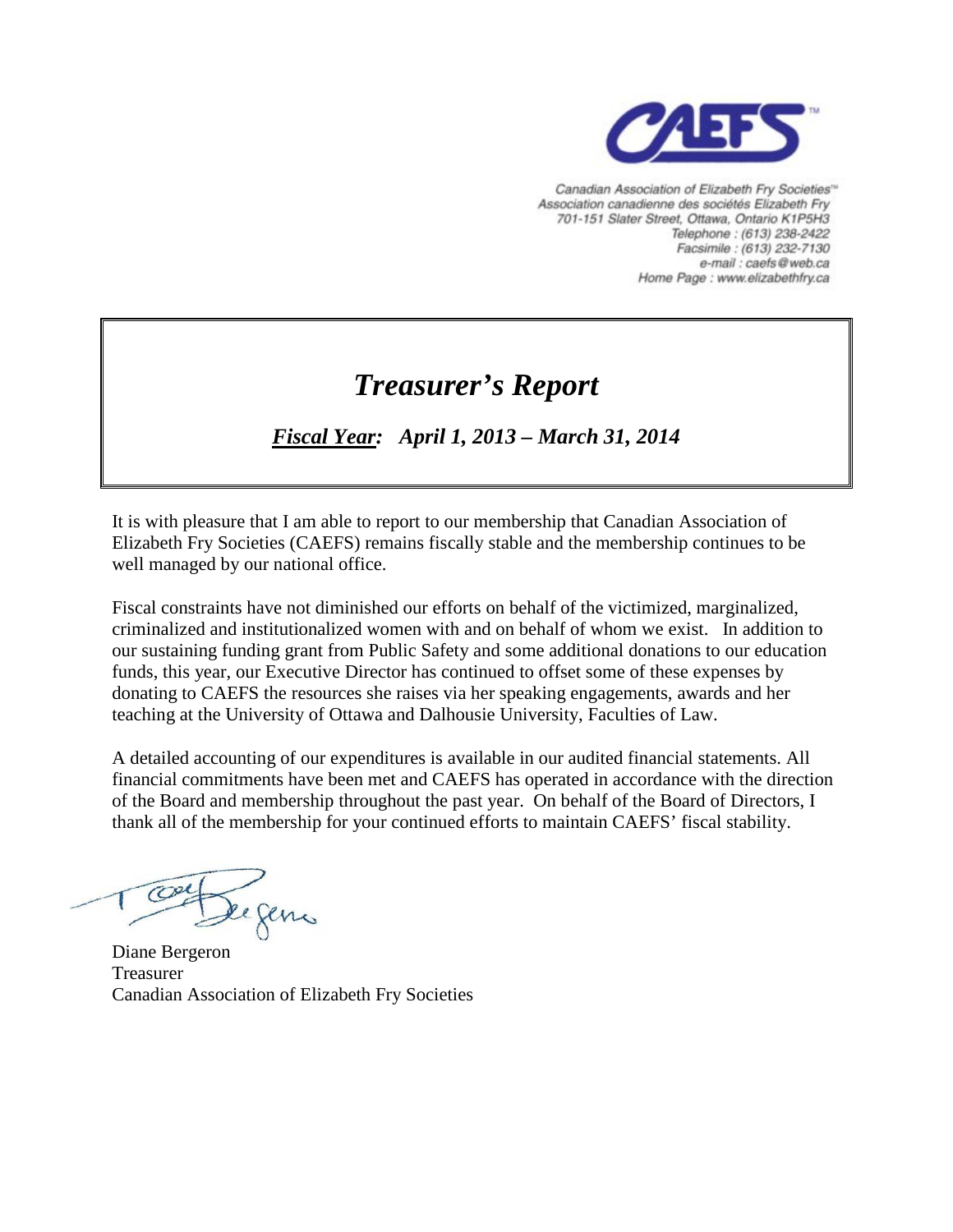

Canadian Association of Elizabeth Fry Societies" Association canadienne des sociétés Elizabeth Fry 701-151 Slater Street, Ottawa, Ontario K1P5H3 Telephone: (613) 238-2422 Facsimile : (613) 232-7130 e-mail : caefs@web.ca Home Page : www.elizabethfry.ca

# *Canadian Association of Elizabeth Fry Societies*

## *Annual General Meeting – 2014*

### **Executive Director's Report**

*"The purpose of law in a free and democratic society is to liberate, not to restrain. It is to create a safe and just environment in which human conduct is regulated, and power is constrained so that maximum freedom and safety is attained by all." - Louise Arbour*

Notwithstanding increasingly problematic and punitive legislative reforms, this year has provided valuable opportunities to reinforce existing and form new coalitions. It continues to be an honour and profound privilege to work with all of you, especially our membership, Board of Directors, and the women whose lived experience drive and inform our work. Thank you once again to each and every one of you for your ongoing commitment, care, compassion, strength, resilience and tenacity.

In terms of our activities, during the past year, we were invited by individual Members of Parliament, Senators, Parliamentary and Senate Committees to meet with and/or appear before them to comment on current legislative and policy reform issues on 35 occasions. Furthermore, we were invited to participate in 321 meetings with political staff and bureaucrats.

We spoke at 216 individual events, from public talks, recognition ceremonies, and conference presentations to media events. I also attended regional meetings, either in person or via teleconference, and accompanied Regional Advocates to the federal prisons, in addition to having the opportunity to meet with Board members, staff and/or volunteers and clientele of 15 of our 24 members.

We contributed to media stories on 410 occasions and wrote 9 reports, articles or papers for presentation or publication, as well as 267 letters. This does not include the volume of additional information influx that the CAEFS office receives. For instance, we also dealt with tens of thousands of emails, telephone calls, and even a few faxes.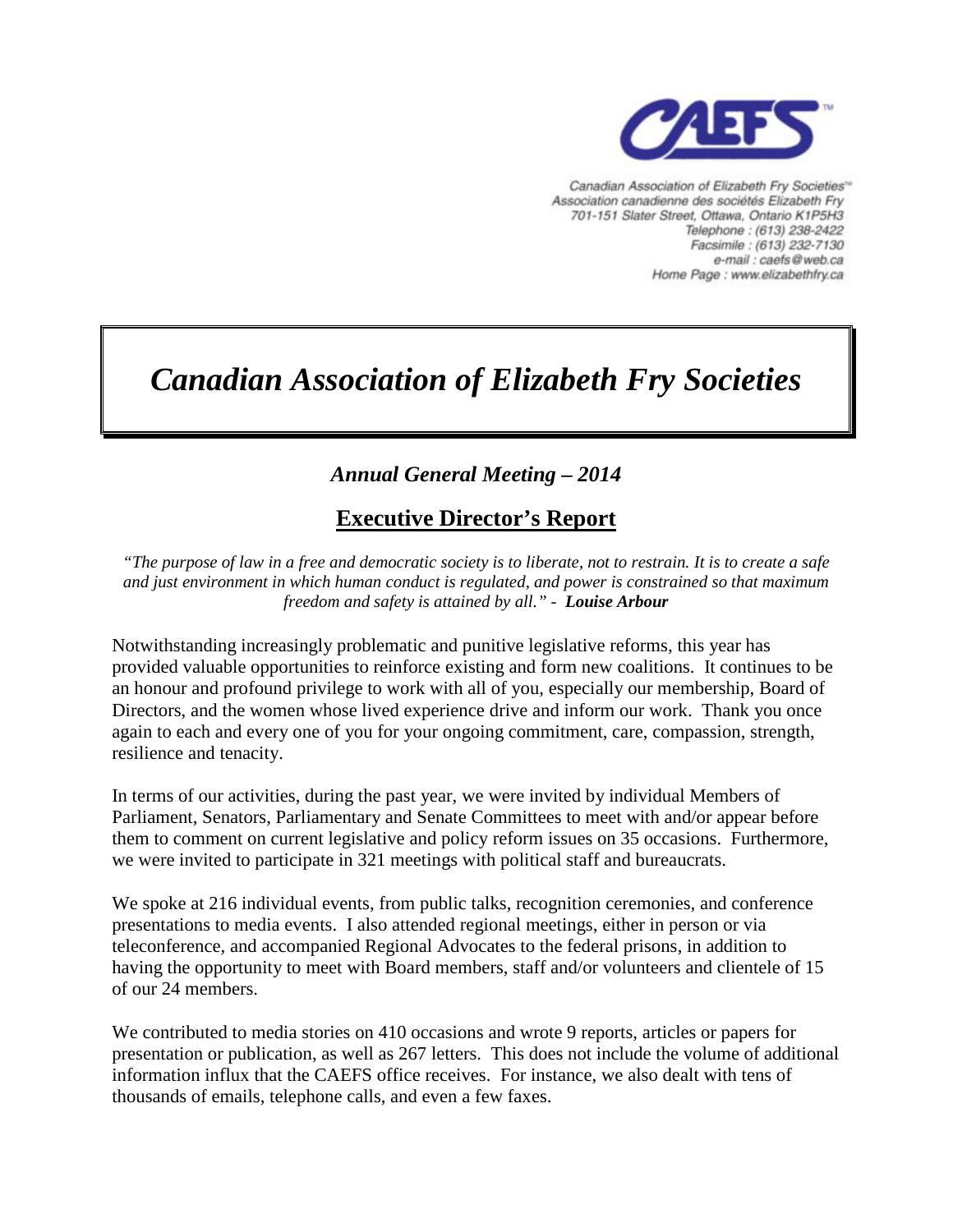The figures I just listed do not reflect the additional work contributed by our amazingly passionate and ingeniously resourceful membership across Canada. Despite significant resource limitations, our network of local Elizabeth Fry societies makes vital contributions to their respective communities, regions, and the country as a whole.

The remainder of this report will provide an overview of our work to promote the rights and entitlements of women with the lived experience of marginalization, victimization, criminalization and/or institutionalization. We continue to learn and grow via our collective and collaborative efforts, and we celebrate the strength, flexibility and persistence of our network and the amazingly courageous and resilient women and girls with whom we walk and work.

### **CAEFS' Office and Membership**

It is with regret that we accepted the resignation of Candice Pilgrim from her position as Associate Director. Candice did join our Ontario Regional Advocacy Team, however, so she will continue to contribute her knowledge and advocacy efforts to assist criminalized women. We wish her all the best with her future endeavours.

We are pleased that in addition to attending law school part-time at the University of Ottawa, Catherine Sleightholm continues to work at the CAEFS office.

In November of 2013, the Council of Elizabeth Fry Societies of Ontario (CEFSO) shut its doors in order to consolidate resources. In accordance with the agreement negotiated last year, CAEFS will administer the remaining funds for the Ontario region.

As of September 2014, I will work between Ottawa and Saskatoon, Saskatchewan. Accepting the Ariel Sallows Chair in Human Rights at the University of Saskatchewan Faculty of Law will enable me to further develop our prison law alumnae. It will also allow CAEFS to participate more fully in the inquest into the death of Kinew James, who died on January 20, 2013, in the Regional Psychiatric Centre in Saskatoon.

### **Priority Issues and Law Reform Initiatives**

#### Inquest into the Death of Ashley Smith

Much of this past year saw considerable public attention focused on the Inquest into the death of Ashley Smith. The world has rightfully been shocked by the life and death of Ashley Smith. The coronial jury – five courageous Canadian women -- understood that, but for the inactions of front line Correctional Service of Canada staff and the actions of senior managers at the prison, regional and national levels, Ashley would not have died on the floor of her cell in the Grand Valley prison for women in Kitchener on October 19<sup>th</sup>, 2007. That jury found her death was a homicide.

Despite the expenditure of tens of millions of dollars -- \$5 million on their attendance at the Inquest alone – the Correctional Service of Canada's attempts to defend against indefensible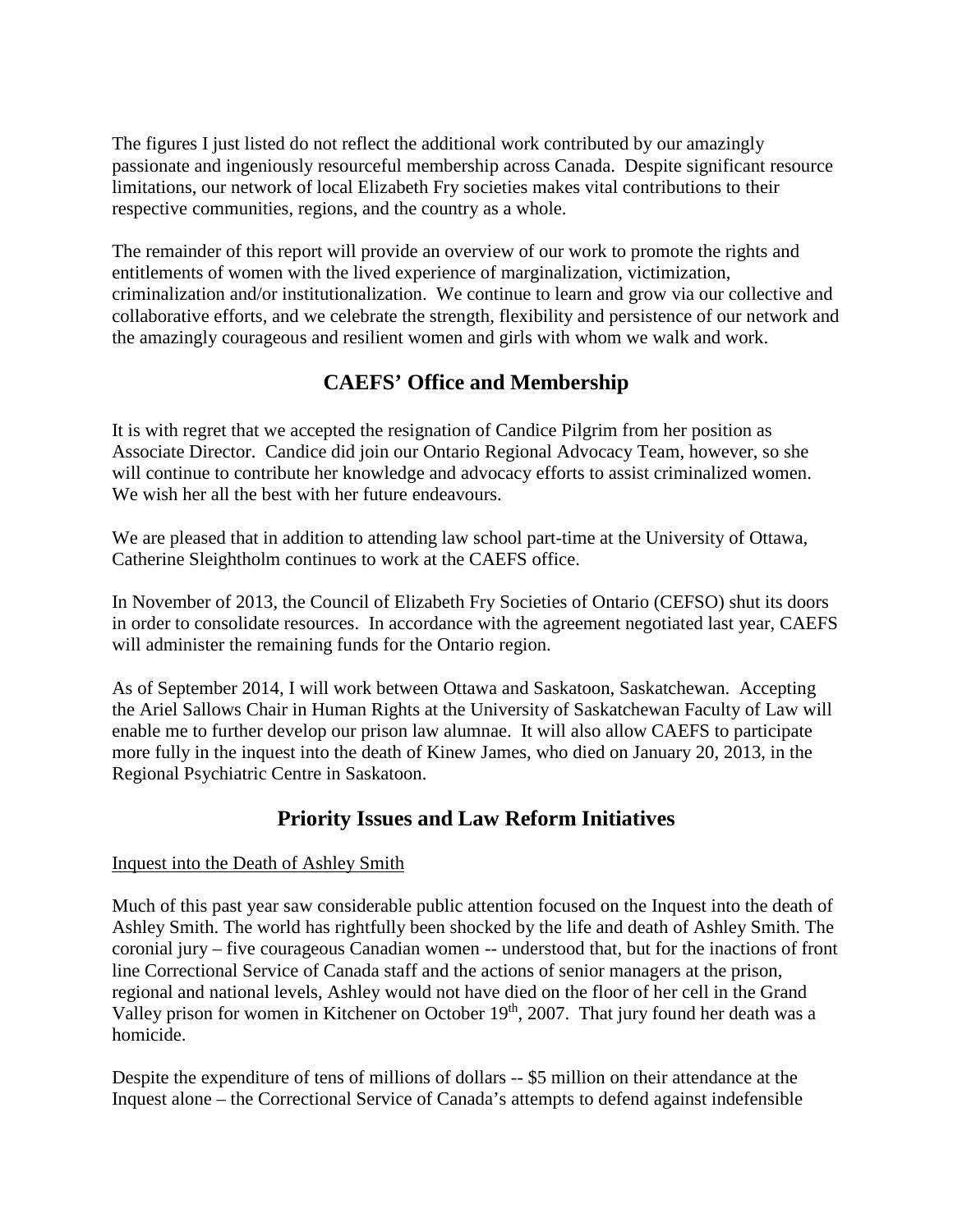actions and inactions, deny wrongdoing and error, and deflect accountability and responsibility, the horrific abuses of human rights and constitutionally entrenched *Charter* rights were finally exposed more than six years after Ashley's death.

Every employee of the Correctional Service of Canada identified that s/he was acting on behalf of the Canadian government when they interacted with Ashley Smith. Although Ashley also suffered unlawful and brutalizing treatment in juvenile and provincial custody, the scope of the inquest only included her 11½ months in the custody of the federal government.

Ashley Smith was a scant 15 years of age when she began a 30-day sentence in youth custody. According to our *Youth Criminal Justice Act,* her time in custody should have focused on rehabilitation. Instead, during her time in custody, despite an abundance of negative documentation about her, and more than a hundred minor assault charges to which she consistently entered guilty pleas, there was a noticeable absence of reliable evidence of any behaviour that posed a risk to individual, much less public, safety.

Thanks to the courage and decisiveness of Ashley's mother, all of the Inquest proceedings were live streamed and therefore aired publicly. Among the hundreds of hours of videotaped interactions of correctional staff with Ashley, we witnessed countless uses of such force as full body shackling, hundreds of instances of pepper spraying, emergency response team takedowns, as well as forcible injections, unlawful solitary confinement and assaults. In both the youth and the adult prisons, Ashley was charged with a number of minor assaults and pranks such as pulling a fire alarm. The result was additional sentences adding up to more than six years in custody, 17 transfers between prisons, and her death.

Despite being under near constant observation, not one example of Ashley posing a bona fide risk nor overt intent to harm staff was produced. If one existed, it most certainly would have been produced and publicly aired. Canada's treatment of Ashley Smith is emblematic of all that is wrong in Canada, where we have decimated state supports in favour of invasive state interaction.

As the Coroner so aptly stated at the conclusion of the inquest, "the time for words is over now it is the time for actions."

We worked with Ashley and we continue to work with a number of other women with mental health issues. The issues raised by Ashley's life and death in the custody of the Correctional Service of Canada (CSC) underscore the reality that much work needs to be undertaken in order to ensure that no other prisoner with mental health issues suffers like Ashley.

Part of this work involves striving to have implemented, a number of the 104 recommendations made by the five woman jurors following the inquest into Ashley's death. The key areas that require immediate attention are outlined in the attached letter to the Minister of Public Safety. The letter can also be found at this link:

[http://www.falconers.ca/documents/AshleySmithVerdictSearchable.pdf.](http://www.falconers.ca/documents/AshleySmithVerdictSearchable.pdf)

They focus on: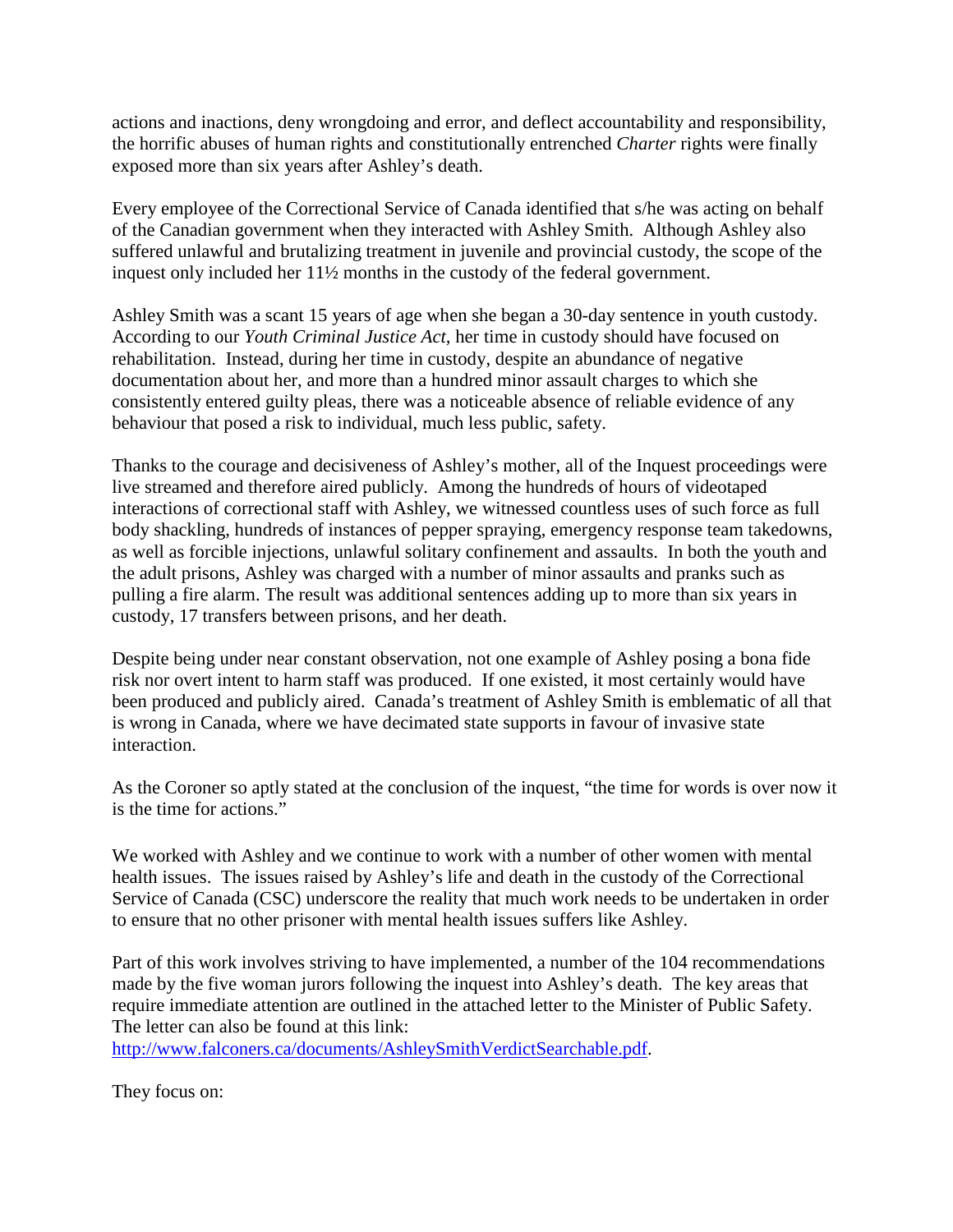**Implementation of contracts with provinces/territories for mental health beds –** The Correctional Service of Canada (CSC) should be moving to immediately negotiate transfer agreements with provincial and territorial health ministries, so that they may transfer prisoners with mental health issues to appropriate mental health or psychiatric facilities. Pursuant to section 29 of the *Corrections and Conditional Release Act,* a prisoner may be transferred out of a penitentiary and into a hospital at any stage of their sentence.

CSC has been in negotiations with Ontario, Nova Scotia, and British Columbia, to provide national mental health placement coverage for federally sentenced women. These negotiations have been going on for several years. For instance, following Ashley's death, we worked to make such an arrangements for a number of women. One woman, whom the staff in various prisons described as "the next Ashley", was eventually transferred to the St. Lawrence Hospital, a forensic psychiatric centre in Brockville. During his testimony at the inquest, the Commissioner of Corrections, Don Head, advised that as many as 30 of the more than 600 women in federal custody were in situations similar to those faced by Ashley, yet it is extremely rare to see the sorts of s. 29 transfers we advocate.

**Segregation –** Ashley Smith spent most of her time in prison in isolation, in breach of the law and correctional policy. Twenty years ago, incidents at the Prison for Women in Kingston led to the unlawful segregation of eight other women. These incidents led to the Commission of Inquiry into Certain Events at the Prison for Women in Kingston. Conducted by Louise Arbour, the inquiry led to recommendations for significant reform of the correctional and prison system for women. Principal among these was the need for judicial oversight and limits to the use of segregation. Indeed, few correctional issues have been studied as exhaustively in the past 20 years as segregation. There is no further need for further study. The Jury's recommendations for oversight and the elimination of the use of segregation for those with mental health issues should be implemented immediately.

**Oversight –** Every Canadian has access to a number of different Ombuds or advocates in a variety of aspects of their daily lives. A patient in a hospital has access to a Patient Coordinator or Advocate. A consumer can contact the Better Business Bureau. Prisoners have access to penitentiary staff, as well as the Office of the Correctional Investigator, but their respective resources and mandates are both stretched and restricted. Legal aid resources are also extremely limited, so lawyers are largely unavailable other than to the relatively few high profile and/or wealthy prisoners. Non-governmental organizations such as our member Elizabeth Fry societies are too often frustrated in our attempts to assist. In addition to supporting the over-arching calls for external and judicial oversight, we support the Inquest Jury recommendations with respect to having additional Elizabeth Fry and peer prisoner assistants/advocates at every institution. We share the objective of preventing issues developing from small problems to larger, long-reaching and potentially systemic challenges.

#### Regional Advocacy

The Regional Advocate Teams in each of the regions continue to be a tremendous credit to CAEFS. Access to women in their institutional living units, segregation, and maximum security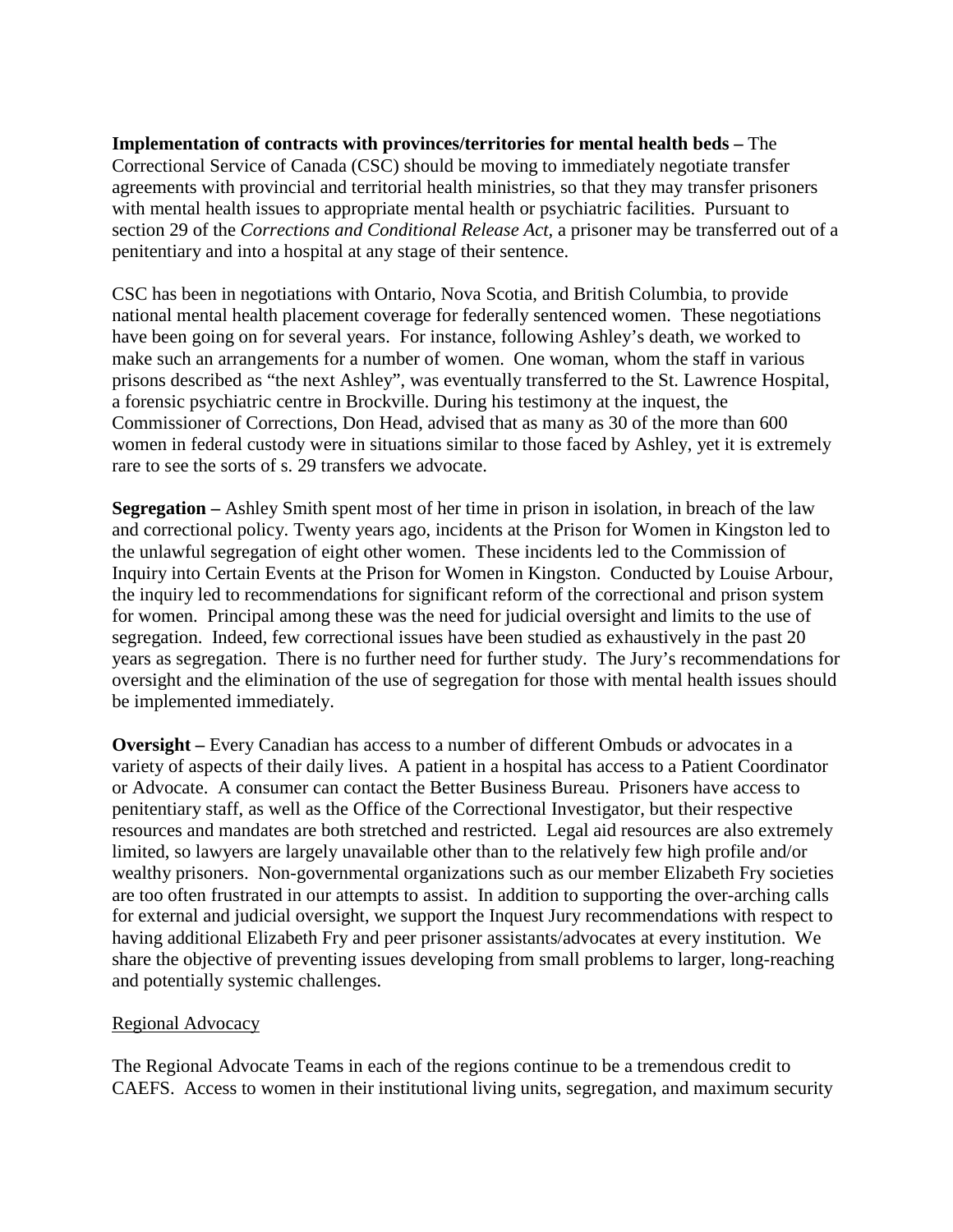units was an issue in some of the regions, but the Advocates continue to do an commendable job of ensuring that they are as accessible as possible to all imprisoned federally sentenced women and that they document monthly visits with reporting letters to CSC, and copied to CAEFS and the Correctional Investigator. They give voice to the women inside and facilitate linkages between women and our membership, as well as other community supports and resources. Overcrowding and the current legislative and policy climate, as well as the myriad issues related to these growing problems, remain the most significant obstacles to their work.

#### Coalition Work and Interventions

Our work continues with the International Human Rights Program, University of Toronto, Faculty of Law, regarding international human rights protections and enforcement mechanisms for prisoners with disabling mental health issues. In coalition and collaboration with other equality seeking groups, we also persist in approaching the United Nations with concerns about the manner in which Canada is increasingly making legislative, policy and fiscal decisions that are exacerbating the marginalization, victimization, criminalization and imprisonment of women, poor people, racialized people – especially our Indigenous sisters, and those with disabling mental health issues.

We participated in visits by UN Special Rapporteurs and the CEDAW committee, where we reiterated our requests to the UN to call upon Canada to establish external, independent correctional oversight and redress mechanisms that are comprehensive and accessible. Committees examining Canada's record with respect to human rights, women's rights, prisoners' rights, civil and political rights, as well as disability, torture and children's rights, have already voiced their clear and cogent denunciation of the policies and procedures in the federal and youth prison systems which result in the over-classification, segregation and disciplining of women and girls, as well as the discriminatory treatment of racialized and disabled women.

Thanks to my Carold Fellowship and the contributions of law students at Dalhousie University and the University of Ottawa, in partnership with women imprisoned in Nova and Grand Valley Institutions, we provided human rights and Gladue training in Nova, Grand Valley and Fraser Valley Prisons for Women. The fellowship resources also permitted us to update the federal Human Rights in Action manual, copies of which are available on our web site and will soon be distributed to federally sentenced women, via our Regional Advocacy Teams.

The decision of the Supreme Court of Canada in the case of *Bedford et al.* requires Parliament to revisit Canada's prostitution laws. Pursuant to our 2008 resolution, we made submissions to the federal government and continue to work with our co-intervenors to implement a response designed to promote women's substantive equality, not the further commodification of women and girls. A copy of a further joint submission for legislative reform, developed by our counsel, is attached for your information.

CAEFS also successfully made submissions to intervene in *R. v. Khela*. The Supreme Court's decision in Khela affirmed that prisoners do not have to exhaust the grievance system and then seek judicial review of correctional decisions. The Court upheld prisoners' rights to *habeas corpus* review and confirmed that provincial courts can assess both the procedural fairness and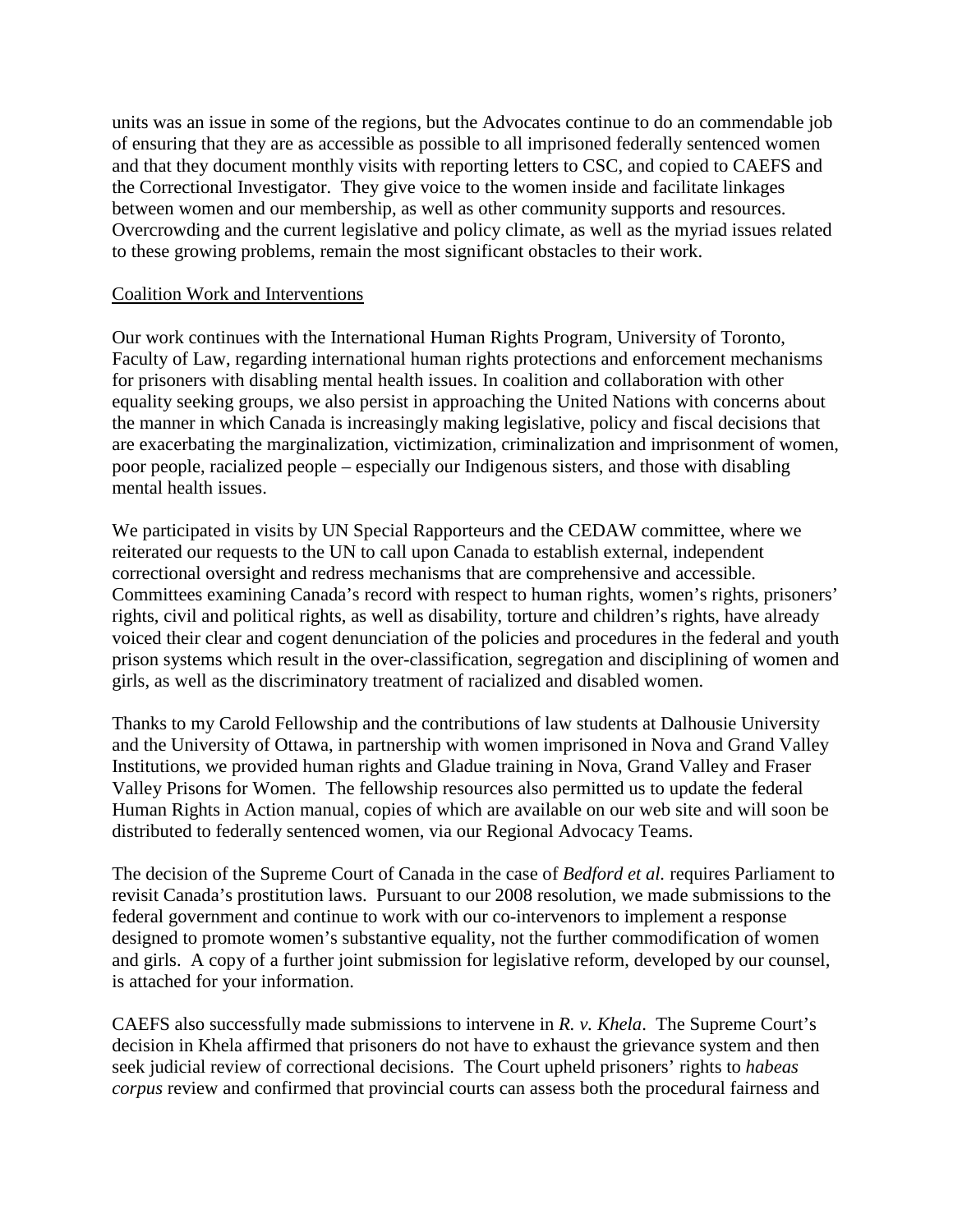the reasonableness of a decision in order to decide whether an individual's detention is lawful. The Court also ruled that correctional authorities have significant disclosure obligations in an involuntary transfer context, and that information may only withheld "when the Commissioner has "reasonable grounds to believe" that should the information be released, it might threaten the security of the prison, the safety of any person or the conduct of an investigation."

On April 14, 2014, CAEFS and Native Women's Association of Canada (NWAC) were granted intervener status in *R v Kokopenace.* This case deals with the lack of Aboriginal representation on juries. We will raise systemic concerns arising from Indigenous women's interaction with the criminal law and the unfairness and injustice of the whole system. The experience of both NWAC and CAEFS is that Indigenous women have a distinctive, and often highly problematic, relationship with the criminal justice system. We seek to illuminate the issues in this appeal by contributing that perspective to the Court's deliberations.

We plan to draw on material from the Report of the Independent Review Conducted by The Honourable Frank Iacobucci, *First Nations Representation on Ontario Juries* (February 2013). The perspective of Indigenous women will inform the principal argument of NWAC and CAEFS. The position of NWAC and CAEFS on this issue is that assertion of Canadian sovereignty replaced the traditional Indigenous approach with a criminal justice system that is culturally foreign to Indigenous Peoples. Accordingly, it is appropriate for the Crown to be held to the highest standards of honour, including scrupulous attention to the equality interests of those affected by it, in the administration of its system.

Canada once had an enviable reputation for protecting and promoting human rights throughout the world. We continue to encourage the Canadian public to ensure that our Government works to regain that reputation, starting with a renewed commitment to respecting and upholding human and *Charter* protected rights for all Canadians, regardless of their sex, race, and ability, sexual or political orientation.

### **Concluding Comments**

We remain in awe of the courage, tenacity and resilience of the marginalized, victimized, criminalized and institutionalized women with and on behalf of whom we work. In addition, despite the many challenges of these times, we continue to celebrate you, our most committed, creative and amazingly enthusiastic staff, volunteers, board members and membership. We are most appreciative of our wonderful team, your valuable expertise, and energy.

Thank you for continuing to enliven my interest and enthusiasm for this work. Your incredible compassion, energy and resourcefulness make our work easier. Thank you for the tremendous privilege I enjoy of working with and for all of you.

Kim Pate Executive Director